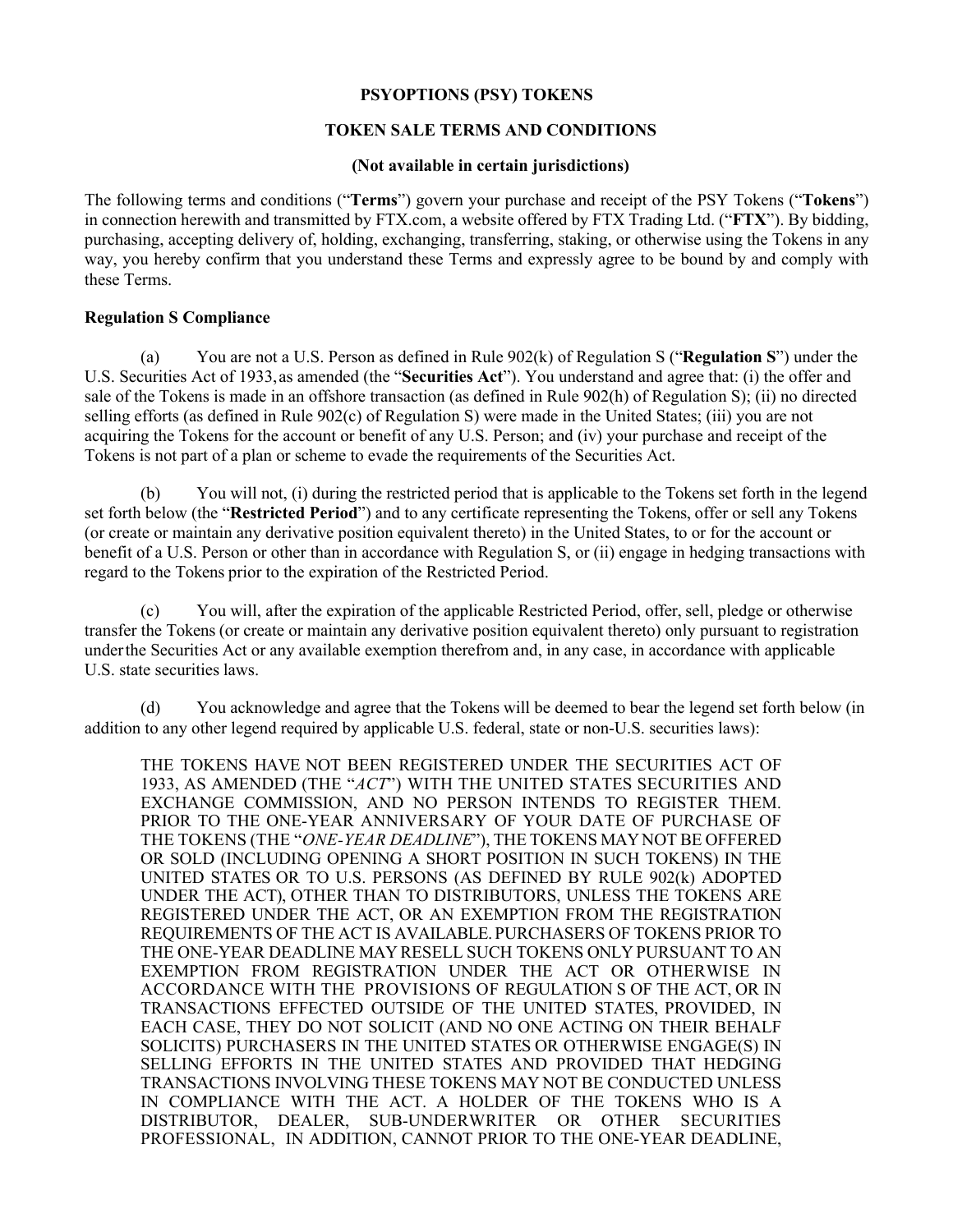RESELL THE TOKENS TO A U.S. PERSON AS DEFINED BY RULE 902(k) OF REGULATION S UNLESS THE TOKENS ARE REGISTERED UNDER THE ACT OR AN EXEMPTION FROM REGISTRATION UNDER THE ACT IS AVAILABLE.

### **Prohibited Resales**

NOTWITHSTANDING RULE 144 PROMULGATED UNDER THE SECURITIES ACT, WHICH PERMITS CERTAIN LIMITED SALES OF UNREGISTERED SECURITIES, OR THE AVAILABILITY OF OTHER RESALE EXEMPTIONS, YOU AGREE TO NEVER TRANSFER OR RESELL THE TOKENS INTO THE UNITED STATES OR TO A U.S. PERSON (AS DEFINED IN SECTION 902 OF REGULATION S UNDER THE SECURITIES ACT) AND FURTHER AGREE TO NEVER MAKE A MARKET FOR THE TOKENS WITHIN THE UNITED STATES AND ANY TRANSFERS OF ANY TOKENS SHALL BE MADE ONLY OUTSIDE THE UNITED STATES TO NON-US PERSONS (AND ONLY IN JURISDICTIONS WHERE SUCH OFFER AND SALE IS PERMITTED UNDER APPLICABLE LAW) IN RELIANCE ON REGULATION S UNDER THE SECURITIES ACT.

### **Restricted Jurisdictions**

You are not located, incorporated or otherwise established in, or a citizen or resident of any state, country or other jurisdiction that is designated by the U.S. Secretary of State as a country supporting international terrorism, or to which U.S. nationals cannot lawfully engage in transactions as designated by the Office of Foreign Assets Control ("**OFAC**"), including Cuba, Crimea region of Ukraine, Democratic People's Republic of Korea, Iran, and Syria, and you are not a person found on the OFAC Specially Designated Nationals, Blocked Persons List, or any other consolidated prohibited persons list as determined by any applicable governmental authority. In addition, FTX reserves the right to limit users from any jurisdiction from purchasing Tokens.

## **Compliance**

You represent and warrant that you are in compliance with all applicable laws, ordinances, judgments, orders, rules and regulations that are applicable to you in connection with your purchase, use, holding, sale or transfer of the Tokens. Your purchase, payment for, receipt, continued beneficial ownership of and transfer of the Tokens will not violate any applicable laws of your jurisdiction.

#### **Disclosures; Assumption of Risks**

You understand that your purchase of the Tokens involve significant risks, all of which you fully and completely assume, including, but not limited to, the risks that (i) the ecosystem, technology and economic models associated with the Tokens will not function as intended; (ii) the Tokens, its associated blockchain network and ecosystem will fail to attract sufficient interest, use and adoption from users and key stakeholders; (iii) there may not be any liquid market for the Tokens at any time; (iv) additional Tokens may be sold or distributed by its creator or project team at any time, including at prices different from the price at which you are purchasing the Tokens; and (iv) parties involved in the development of the Tokens, including members of the PsyOptions ecosystem, may be subject to investigation and punitive actions from governmental authorities.

THE RISK OF LOSS IN BUYING, HOLDING AND TRADING DIGITAL ASSETS THEREIN, INCLUDING THE TOKENS, CAN BE IMMEDIATE AND SUBSTANTIAL. THERE IS NO GUARANTEE AGAINST LOSSES FROM PARTICIPATING IN THE OFFERING. YOU SHOULD THEREFORE CAREFULLY CONSIDER WHETHER TRADING OR HOLDING THE TOKENS IS SUITABLE FOR YOU IN LIGHT OF YOUR FINANCIAL CONDITION.

## **Limitation of Liability**

NEITHER FTX NOR ANY OTHER PARTICIPANT INVOLVED IN THE OFFERING WILL BE LIABLE FOR ANY INCIDENTAL, SPECIAL, EXEMPLARY OR CONSEQUENTIAL DAMAGES, OR DAMAGES FOR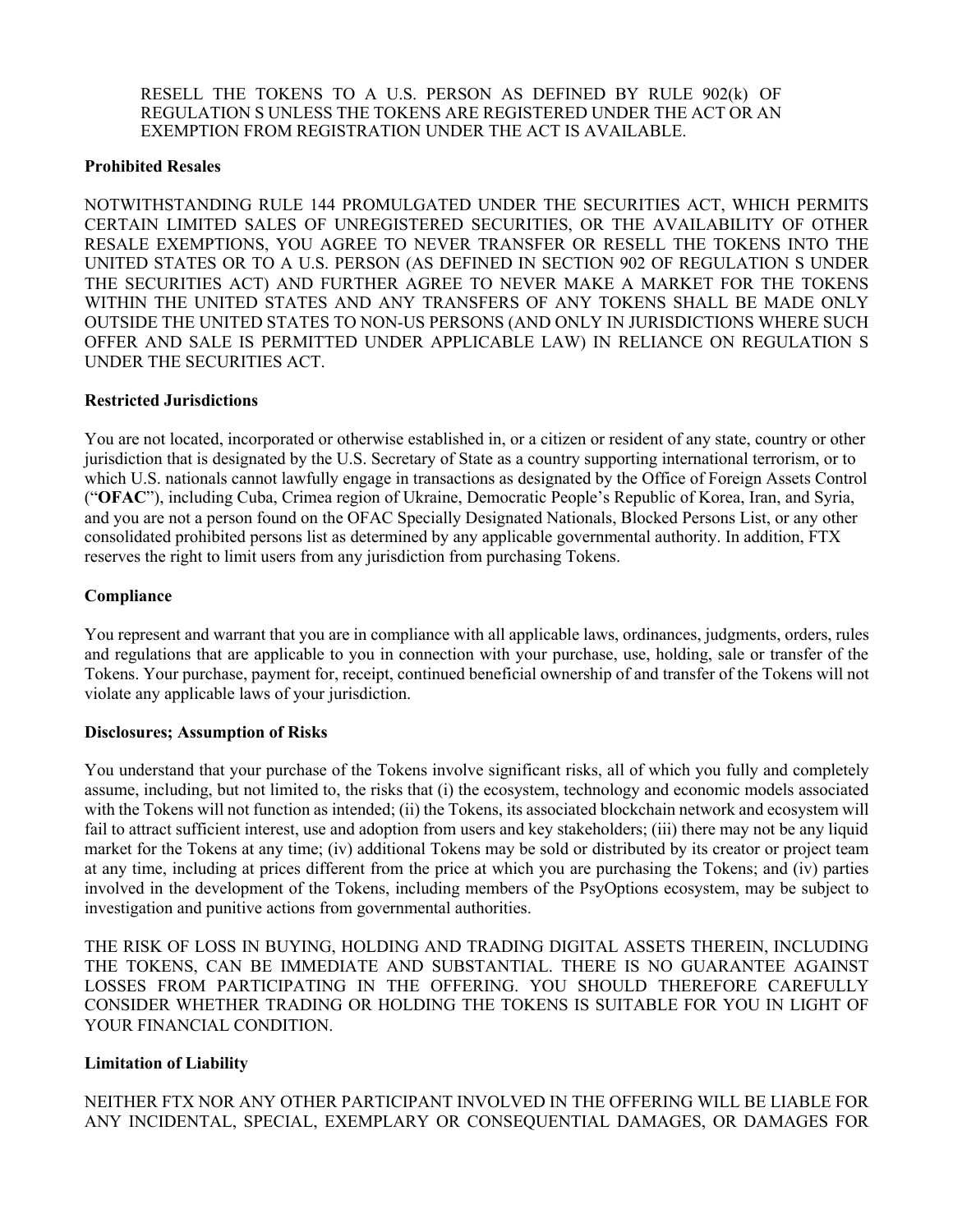LOST PROFITS, LOST REVENUES, LOST SAVINGS, LOST BUSINESS OPPORTUNITY, LOSS OF DATA OR GOODWILL, SERVICE INTERRUPTION, COMPUTER DAMAGE OR SYSTEM FAILURE OR THE COST OF SUBSTITUTE ACTIVITIES OF ANY KIND ARISING OUT OF OR IN CONNECTION WITH THESE TERMS OR YOUR PARTICIPATION IN, OR INABILITY TO PARTICIPATE IN, THE OFFERING, WHETHER BASED ON WARRANTY, CONTRACT, TORT (INCLUDING NEGLIGENCE), PRODUCT LIABILITY OR ANY OTHER LEGAL THEORY, AND WHETHER OR NOT FTX OR ANY SELLER HAS BEEN INFORMED OF THE POSSIBILITY OF SUCH DAMAGE, EVEN IF A LIMITED REMEDY SET FORTH HEREIN IS FOUND TO HAVE FAILED OF ITS ESSENTIAL PURPOSE. SOME JURISDICTIONS DO NOT ALLOW THE EXCLUSION OR LIMITATION OF LIABILITY FOR CONSEQUENTIAL OR INCIDENTAL DAMAGES, SO THE ABOVE LIMITATION MAY NOT APPLY TO YOU. **IN NO EVENT WILL FTX AND ANY PARTICIPANT'S TOTAL LIABILITY TO YOU ARISING OUT OF OR IN CONNECTION WITH THESE TERMS OR FROM YOUR PARTICIPATION IN, OR INABILITY TO PARTICIPATE IN, THE OFFERING EXCEED \$1,000. THE EXCLUSIONS AND LIMITATIONS OF DAMAGES SET FORTH ABOVE ARE FUNDAMENTAL ELEMENTS OF THE BASIS OF THE BARGAIN.**

## **Class Action Waiver**

Any claim or dispute arising under these Terms will take place on an individual basis without resort to any form of class or representative action (the "**Class Action Waiver**"). **THIS CLASS ACTION WAIVER PRECLUDES ANY PARTY FROM PARTICIPATING IN OR BEING REPRESENTED IN ANY CLASS OR REPRESENTATIVE ACTION REGARDING A CLAIM**. Regardless of anything else in these Terms to the contrary, the validity and effect of the Class Action Waiver may be determined only by a court or referee and not by an arbitrator. You acknowledge that this Class Action Waiver is material and essential to the arbitration of any disputes between the parties and is non-severable from these Terms.

### **Taxes**

YOU MAY SUFFER ADVERSE TAX CONSEQUENCES AS A RESULT OF PURCHASING, HOLDING, EXCHANGING, SELLING, STAKING, TRANSFERRING OR OTHERWISE USING THE TOKENS IN ANY WAY. YOU HEREBY REPRESENT THAT (A) YOU HAVE CONSULTED WITH A TAX ADVISER THAT YOU DEEM ADVISABLE IN CONNECTION WITH YOUR PURCHASE AND USE OF THE TOKENS, OR THAT YOU HAVE HAD THE OPPORTUNITY TO OBTAIN TAX ADVICE BUT HAVE CHOSEN NOT TO DO SO, (B) NEITHER FTX NOR ANY OTHER PARTY HAS PROVIDED YOU WITH ANY TAX ADVICE, AND (C) YOU AGREE TO BE FULLY RESPONSIBLE FOR ANY TAXES RESULTING FROM YOUR PURCHASE, RECEIPT, AND USE OF THE TOKENS.

#### **Use of Wallet**

You assume full responsibility and liability for any losses resulting from any intentional or unintentional misuse of any wallet used to receive, store, exchange or send Tokens including, without limitation, any loss resulting from designating a non-compliant wallet for the receipt of the Tokens, any unauthorized third party access to your wallet, depositing one type of digital asset to a wallet intended for another type of digital wallet, or any errors, typos or inaccuracies in providing a valid wallet address for the receipt of the Tokens.

### **Waiver of Warranties**

You understand and expressly accept that the Tokens will be delivered to you at your sole risk on an "AS IS" and "UNDER DEVELOPMENT" basis.

NO PARTY MAKES ANY WARRANTY WHATSOEVER WITH RESPECT TO THE TOKENS, INCLUDING ANY (i) WARRANTY OF MERCHANTABILITY; (ii) WARRANTY OF FITNESS FOR A PARTICULAR PURPOSE; (iii) WARRANTY OF TITLE; OR (iv) WARRANTY AGAINST INFRINGEMENT OF INTELLECTUAL PROPERTY RIGHTS OF A THIRD PARTY; WHETHER ARISING BY LAW, COURSE OF